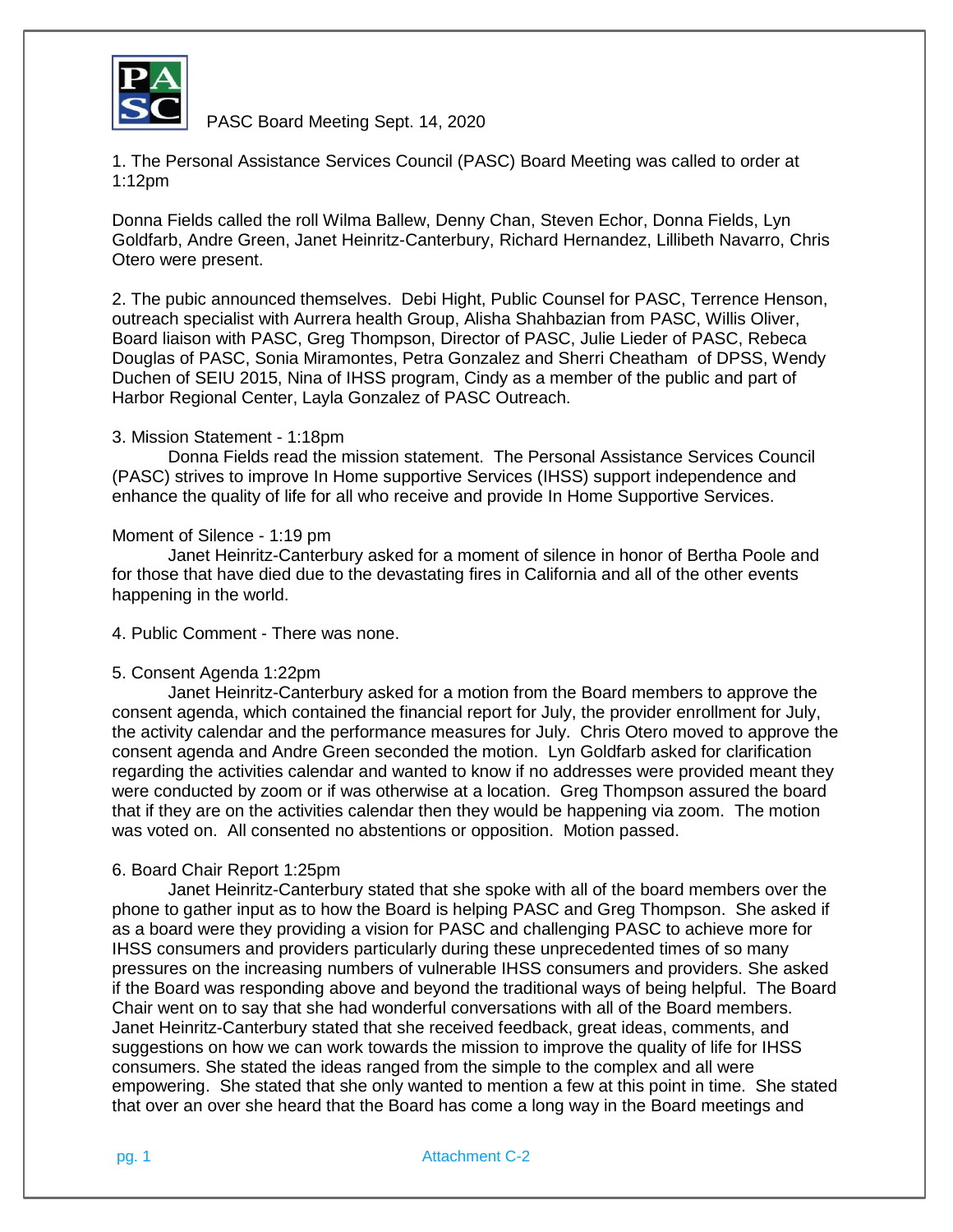were working together and focusing more than never before. There would always continue to be issues like transportation issues, helpline issues, the need for more data from DPSS and CDSS to improve the registry and Back-Up Services and wanting a more robust, cohesive strategy to build PASC and powerful advocate for IHSS consumers. She stated that most Board members felt that most people don't know about PASC and what can they do to get the word out about IHSS. She asked how the Board can take ownership of the entire IHSS population and not just those that use the registry and the Back-Up Services. Every board member commented on their interest in the staff reports particularly given the expansion that had taken place in the past year. Report from Registry, Back-Up and Registry Engagement work around the county are very welcome. She stated that board members were interested in knowing what improvements had resulted from all the money they had approved on the phones and computers. Is it really working to make PASC better able to answer phone calls and do the work. She stated that there was an interest in the action items that came up in the Board meetings and addressing them in the next month. Another suggestion was to put resource readings and other resources on the website for the members to have access at any time and not just at the time of monthly meetings when the board packet is sent out. She went on to say that she was particularly interested in speaking with the Board about empowering them and building on their credibility and visibility as Board members and being a force for advocacy.

Janet Heinritz-Canterbury stated that she feels the Board can do this by participating in PASC's Tuesday Night, We are Relevant Sessions. She viewed these sessions as an opportunity to introduce the Board to consumers and providers on the call and listen to the issues being raised and to weigh in with our sessions from 6 to 7. She stated that she heard many expressed an interest in these sessions and so many members are busy and its difficult but hopes that everyone tunes in at 6:00 pm on Tuesday nights. She explained that there are 20-30 people but that small group talks about issues. It's a wonderful opportunity to build up advocacy and strategy that creates PASC as the voice for IHSS consumers with elected officials and allies. Currently participants of the "We Are Relevant" group are planning meetings with elected officials to talk about budget issues that are coming in January. She stated that many Board members expressed enthusiasm with talking to their county supervisor regarding connections to the new agency being formed. PASC and its governing board model of the Public Authority must be part of those discussions and she stated that all members expressed that they were interested in meeting once again.

Janet Heinritz-Canterbury stated Board members were interested with having a PASC email so that consumers can stated their issues which can then be brought up with the appropriate person. She pointed out that PASC Board meetings are comprised of sharing information but not much in the exchange of ideas taking place. She feels that she can use her chair reports to facilitate this. She thanked the Board members for their commitment and passion. She stated that by speaking with each Board member, she was reminded of what great resource PASC has in its mission to enhancing the lives of consumers and providers.

Chris Otero stated that it was a good discussion. She noted that people are busy and can't always find time to share ideas. She felt satisfied to be able to have a conversation in that manner and stated that as a group could come up with ways to do that.

Steven Echor stated that in their conversation they spoke about LogistiCare and how many IHSS consumers are being affected with their medical transportation. He explained that there is a class action suit filed against LogistiCare and has been asked to join. Steven Echor also stated that even the insurance complained that contradicts tit them cannot hold them accountable for their actions. He went on to say that LogistiCare's plies override everyone and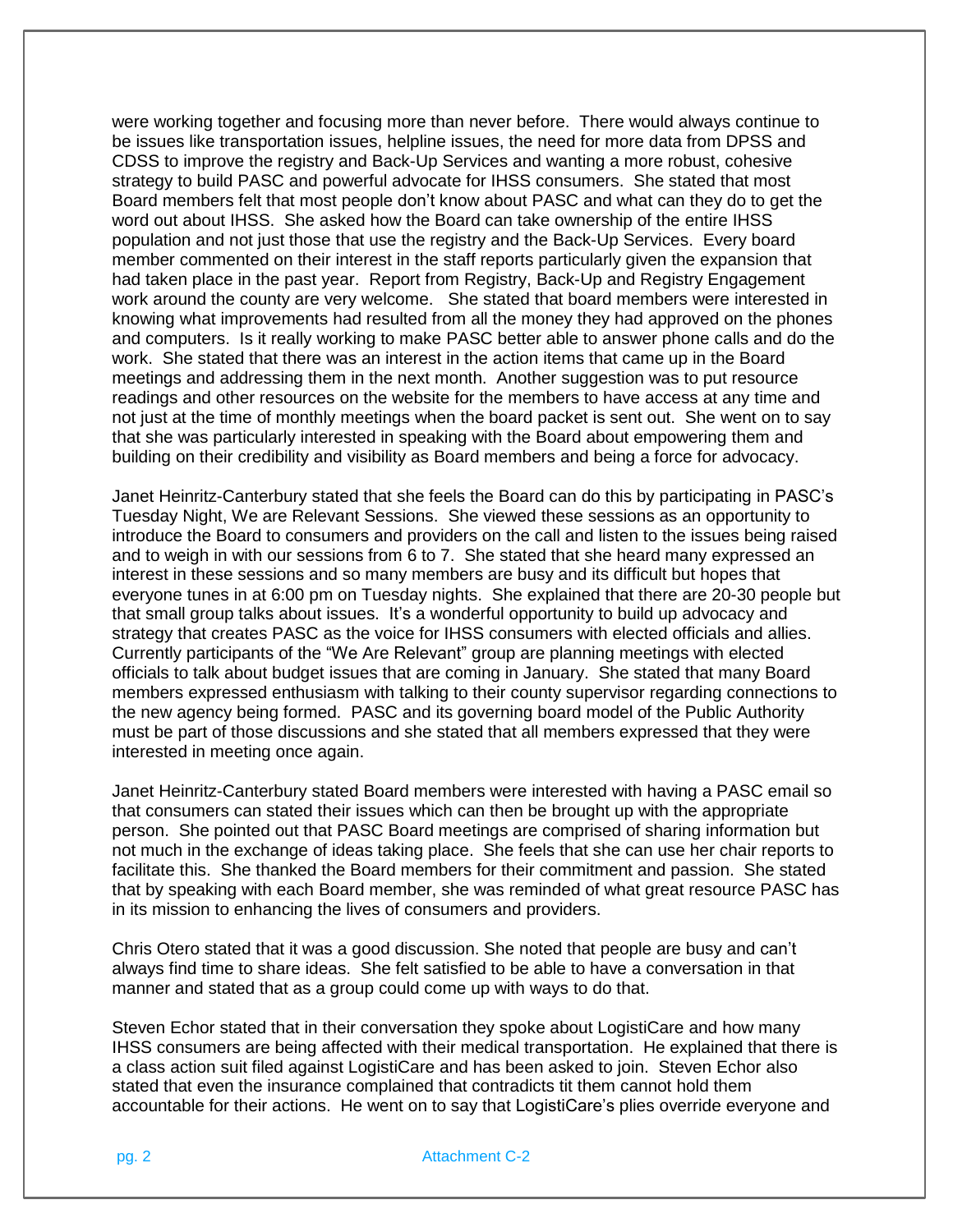even the coordinators at Anthem are failing to get LogistiCare to deliver services. He stated that he may contact his Congressman that helped him with another matter in order to get this resolved.

Janet Heinritz-Canterbury stated that issues like that, as Board Members and representing those issues with people who resolved those issues. One of the things she was interested in was the Tuesday Night, "we are Relevant" sessions. Both Steven and Chris, the idea that people really connect and were getting involved in those Tuesday night calls some people from agencies like Terrance from Aurrera.

Janet Heinritz Canterbury asked if Wendy Duchen from SEIU if she seemed interested from the people. Donna Fields stated that she found it interesting but she mentioned that she asked about having a flyer out to explain what they are involved in. She stated that she wanted to one person to join but he didn't understand what it was about.

Janet Heinritz-Canterbury stated that she heard from a few people about the meeting and to have link on the bulletin board and what that looks like and how to access them.

Terrance from Aurrera Group state that what he has heard from these discussions that you've had and from word of mouth. He stated that he has not received any distribution about them. He agreed that developing a flyer would be good to get the word out.

Janet asked for his input. He stated that he has not attended one because he doesn't have the information to even attend them.

Wendy Duchen from SEIU stated that she did receive notification of this training and their steward also received them and many members and advocates that I now and Layla whenever there is a training the PASC has really been very intentional in putting that information to us. We have stated with the Executive Board and send them a text message. Feedback overall has been very good one. Different topics on different days. It does give accessibility in terms of time to providers whether family or not but they may be traveling and gives them that flexibility.

The one feedback that we are getting is the accessibility of languages. Mainly the flyers go out in 2 languages. There is now the word of mouth going out and there is a need for Korean and that is one of the languages that is not so dominant but that is feedback from our members.

Janet Heinritz-Canterbury asked Wendy about the Tuesday session. Wendy confirmed that she did get that email. Wendy Duchen stated that feedback would be given to Janet form the stewards. Fran, member of the public, stated that she has been getting the list of meetings.

Julie Lieder sent her a list of Kristine Choulakian, as well. I went to the first one and will go to the next one. She stated that she found them informative and little more insight into what the group does to align itself with the clients and the public. She stated that she has learned a little bit and received more insight at what the group does and will attempt to attend the next meeting.

Steven Echor asked if there was a way to find out how many IHSS consumers have had problem with LogistiCare now and in the past. Donna Fields asked if she could get a list of what she spoke about to the different people on the list so that she can pick on what to work on.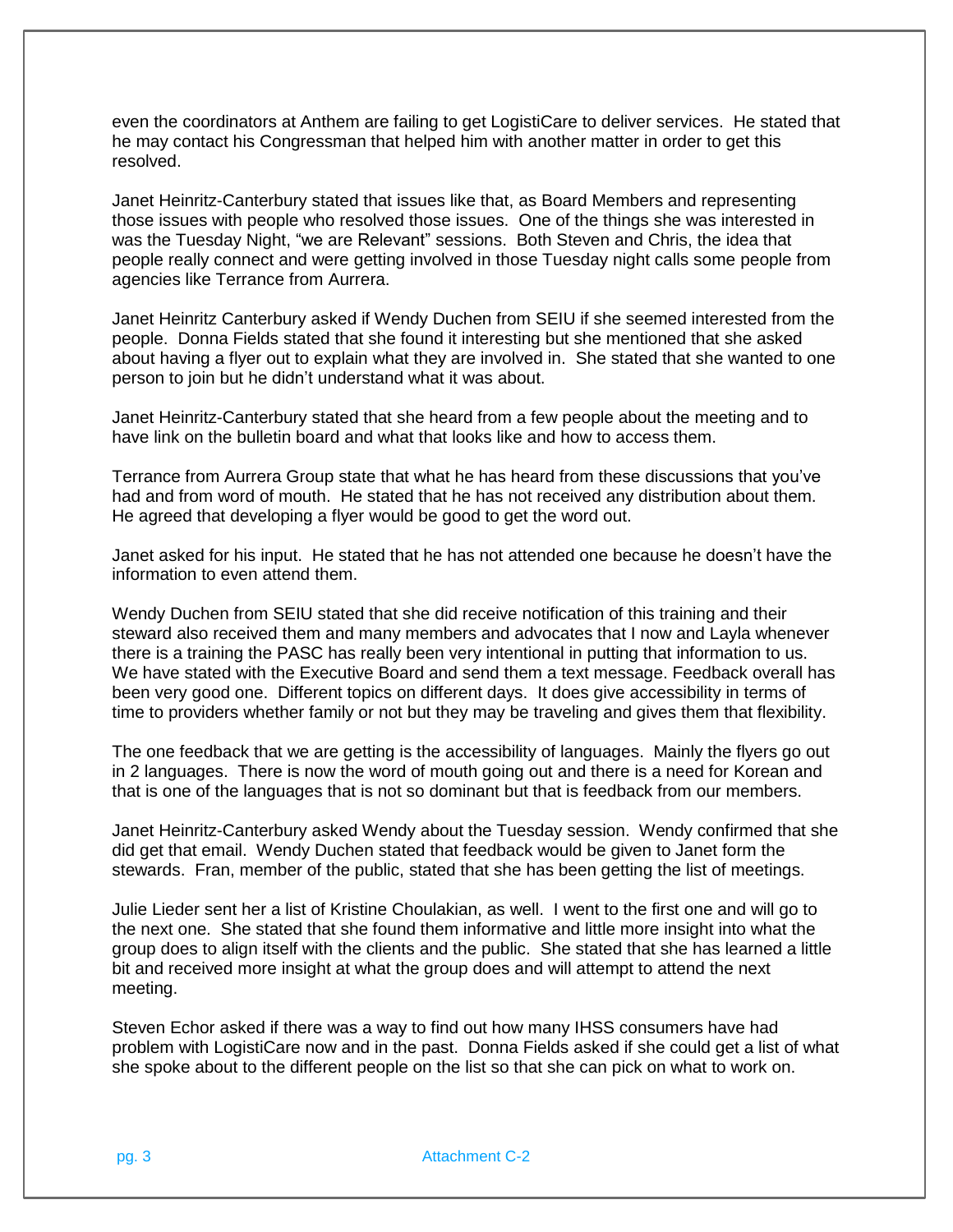# 7. Rebranding Committee 1:49pm

Lyn Goldfarb was given the floor. She stated that the committee was almost done she stated that the group had been meeting since May, once a week. It has been a huge commitment and would like to acknowledge Chris, Andre, Richard Jorge and Janet. From PASC staff, Rebeca, Layla, Julie, Greg, Debi and a few other people. It was a collaborative effort. We worked on the logo, several brochures and consumer post cards. She stated that they worked on the language and on the photos. It was a challenge to work on this during COVID-19 particularly without a photographer and a lot of the photos that were used before were not high enough quality for the brochures. She explained that they had to use stock photo and. everyone had strong opinions on what worked and what didn't work. She stated there was one more meeting and we'll be finishing the health plan brochures. She was grateful for the work put into the group. Maybe the next meeting a packet with all of the brochures can be distributed.

Janet Heinritz-Canterbury stated that the input and the results are good. She appreciated the participation. She said that everyone e was wonderful and people stepped up and got involved.

## 8. Executive Director's Report 1:55pm

Greg Thompson state that there had to be a change in the Agenda. He left Rebeca out and she will be talking about Provider Recruitment. He stated that he has one comment and one action item to request of the Board. He thanked the Design committee as a result of its efforts. PASC got a new logo, a new mission statement and got colors and were able to grasp the concept to shorten the words on the brochures and make it more concise and moving forward. The PASC Board design ad hoc committee may continue to work however PASC staff will no longer attend those meetings. PASC welcomes the committee's feedback and that Feedback will come from Janet to Greg. PASC will not postpone or delay their work on redesigning and will move forward with finishing all of its brochures and new website as originally scheduled.

Greg Thompson state that the county has planned to create a stand-alone Aging and Adult Disability agency Department. He stated that the they are halfway done to the 120-day process. The CEO is looking at how this will be feasible and in charge of it. Greg Thompson's understanding is it will be a stand-alone and not under the WDAC department. He tasted that it is his understanding that IHSS portion would go into this department. The goal of the Board is to have a dept. that focuses specifically on again and adults with disabilities.

Greg Thompson stated that he felt the Board should have an opinion on this and if it was in support of this concept and it's a little too late because it is past the Board motion. He stated that governing board/public authority is currently attached to IHSS however it is on independent and created by a county ordinance and it remains to be seen when they move IHSS to this new department, will PASC remain as an independent public authority or attempt to change the statute and enfold PASC and make PASC county employees.

Greg Thompson recommends that we stay on independent public authority to protect the independent provider mode and protect the consumer voice. The Board should have a position on this because it's pretty big deal and it's going to affect how IHSS is ran in Los Angeles County. One of the roles of the Board has been to provide oversight and recommendations to county supervisors on how IHSS is working in Los Angeles County so if PASC is not and independent authority and we are county employees, the Board would be an advisory council. Greg Thompson asked if anyone had thoughts on that. Janet Heinritz-Canterbury sated that it was one of the points brought up in her conversations and there is an excitement of working in a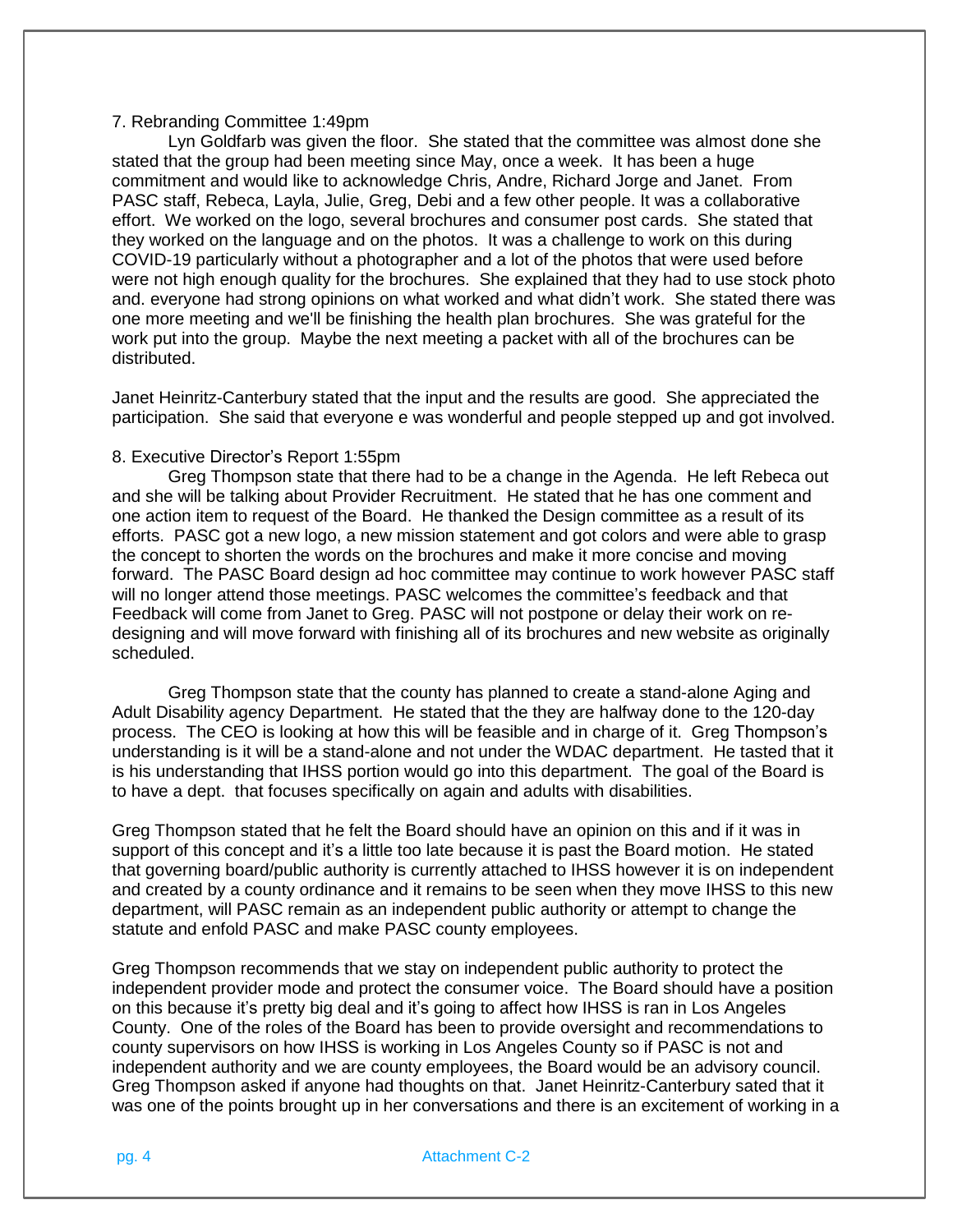more ducted concept but the fear of losing our independence medal came out. Looking at all the other public authorities in the state that are in fact not independent, is pretty scare that it could happen to us. She was glad that Greg Thompson is asking for a formal position. She started that she did go over the back ground with many people. She stated that it was important to state that this is in the drawing board stage and PASC Board weigh-in. Chris Otero stated that it is important to strive to remain independent. Being part of CICA, it's car that counties with just advisory boards, they are not intended to and given lip service. They have very limited input and influence even though they are supposed to. PASC has formed a very strong organization, PASC has given very significant input to the Board of Supervisors. We have a lot of credibility on what we do and hat to see it diminished.

Chris Otero brought forward to the Board the motion that PASC remain as a separate entity and not become part of the county. That PASC remain independent organization with the mandates originally designated by the ordinance given by the county.

Janet Heinritz-Canterbury restated the motion. PASC stated the intent and recommendation that PASC remain a separate entity and not part of the county.

Lyn Goldfarb asked what it would mean if everyone else was part of the new entity but what would it mean if they were separate power wise or other relationship with the county if not part of this entity.

Greg Thompson stated that PASC would not be part of the new entity. IHSS would move to the new department and PASC would go along with it. The question would be does PASC maintain the same relationship as we have now in working with DPSS. DPSS contracts with PASC for our services or would then change the statue and make the Public Authority part of the Aging and Adult with disability department and everyone would be county employees and making the Board an advisory committee and you would report to the Pubic Authority and not the Board of Supervisor or the head of the new department.

Janet Heinritz Canterbury state that this kind of goes back to the history of public authorities. There are 2 models. There is the one that PASC is which is independent and have its own governing board for Los Angeles County, the other is an advisory committee and it can be listened to or not listened to dependent of the staffing of the Dept. of Public Social Services. It is a completely different dynamic.

Donna Fields stated that if PASC remains independent would PASC have more voice? She was unsure what benefit that would be for us.

Greg Thompson stated that it would be hard to predict if they could have more voice or not. This is the department specifically designed to focus on the needs of the aging and people with disabilities and would hope that is in fact what they would do and would hope they would be more receptive but here is no guarantee and if we do not stay as in dependent authority I can almost guarantee that you lose voice. They will hire the director and the staff and the budget and you will give them your opinions and you will lose a lot of control.

Donna Fields asked when it would take place.

Greg Thompson stated that the motion was made 2 months ago and given to the CEO. The CEO has 120 days to report back on what it would look like and how they will do it in more details. The transition could be a year or so away, however, we didn't want to wait until they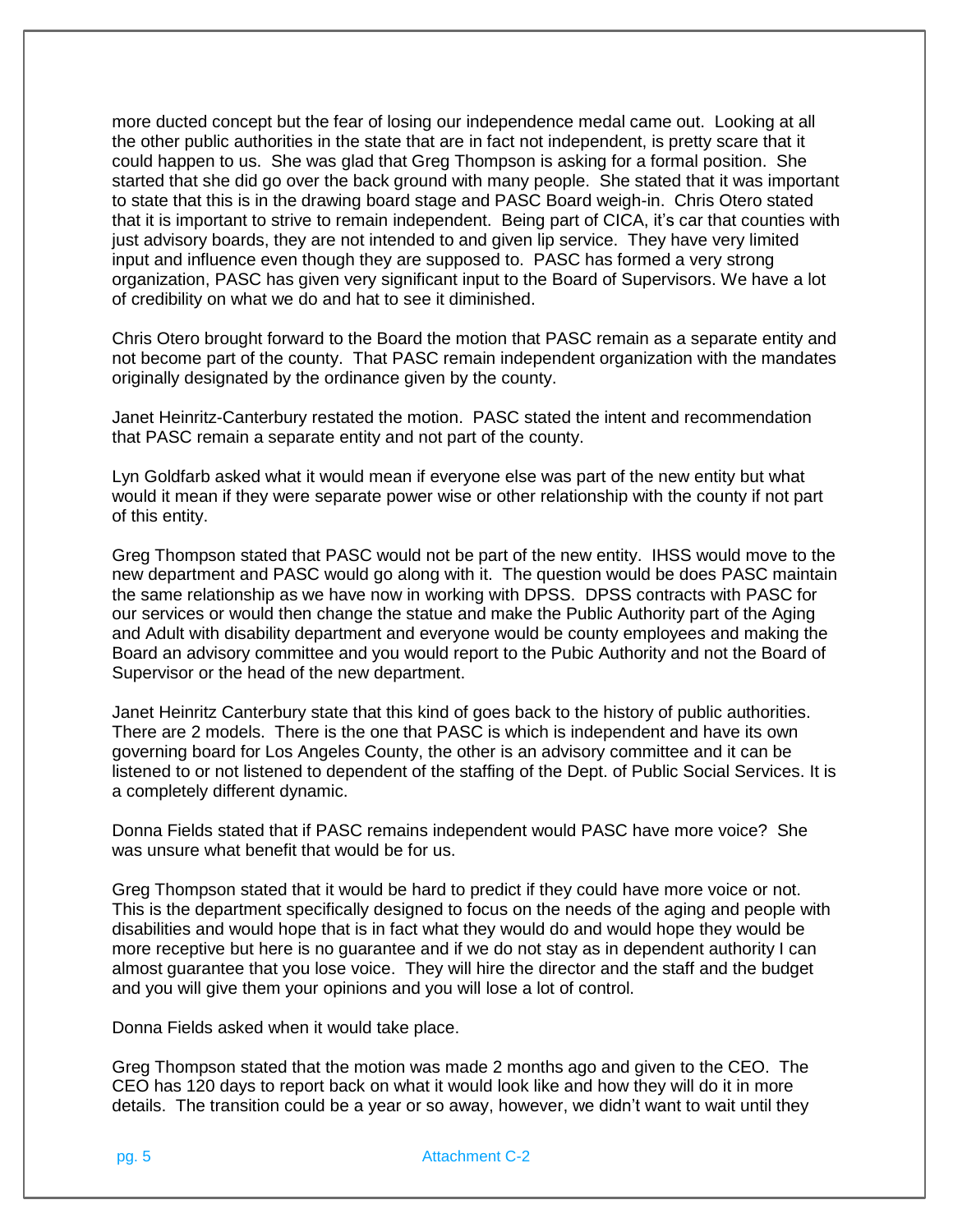decide to change statutes. He stated that he felt that PASC showed let them know it wants to remain as an independent authority.

Lyn Goldfarb asked if they should be in full campaign mode that we should be talking to our Supervisors on or is this something that you say you are empowered by the Board to state you position.

Greg Thompson's stated that people are deciding this and no one was talking to him or the PASC Board. He stated that he mentioned it to several people. It is a huge organization. He just wanted the Board's approval to continue forward with this. It would be completely appropriate for the Board to speak to the Board Deputies of what you think.

Lyn Goldfarb asked for talking points so that all were on the same page. Greg Thompson stated that he would confer with Debi and get some help to summarize the motion and give back the language on the current status in talking points.

At 2:13pm the motion was put to a vote. Janet Heinritz-Canterbury restated that motion. There were not enough members for a quorum. The motion was tabled for a future meeting.

Lillibeth Navarro also requested talking points. Janet Heinritz-Canterbury asked when this would come out. Greg Thompson stated that he was not sure. Lillibeth Navarro asked who the Board should talk to. Greg Thompson stated that the Board members should talk to the Supervisor that appointed them.

Greg Thompson gave the floor to Debi Hight. Debi Hight state that the Board members were given an attachment. The Legislature ended their session close to midnight. The legislation that got the most news/attention was the rent moratorium which was extended to January 2021. There were 3 more in particular relevant to IHSS community. There was SB 596 that would increase the medical baseline programs that will promote safety and allows them to receive information from local electrical corp and advance notice of shut offs. The Governor has 12 days to sign it. If the governor doesn't sign it, it will become law automatically. There was AB2387 and it allows for telephonic assessments if the consumer meets the criteria. She included a CAPA support letter in her attachments for informational purposes. Even if the bill passes it is important to send a letter to the Governor he has the be ill and it is just waiting to be signed. AB 1993 presented at 9/10. The bill expends the definition of employment under the unemployment insurance code to include services done by an individual employed by father or other or an individual employed by son, daughter or spouse, if providing services under the IHSS program. Prior to this bill these workers were excluded. This will allow them to apply for unemployment. This is also sitting on the Governor's desk. Bill SB1257 hat the one that eliminates the household domestic services exclusion from states labor code. There was an amendment on 8/24 that excluded household domestic services cannot be refunded. SB14 on the Medi-Cal transition program from a skilled nursing facility to an outpatient facility that is sitting on the governor's desk as of 9/9. She stated that she wanted to give a summary to what passed.

Lillibeth Navarro stated that it was urgent but what options do people have for the warning of the electrical company shut down. Debi Hight stated that it is currently sitting on his desk and a call to the Governor's office may help.

Debi Hight stated that more information on Federal legislation would be brought to the Board next month.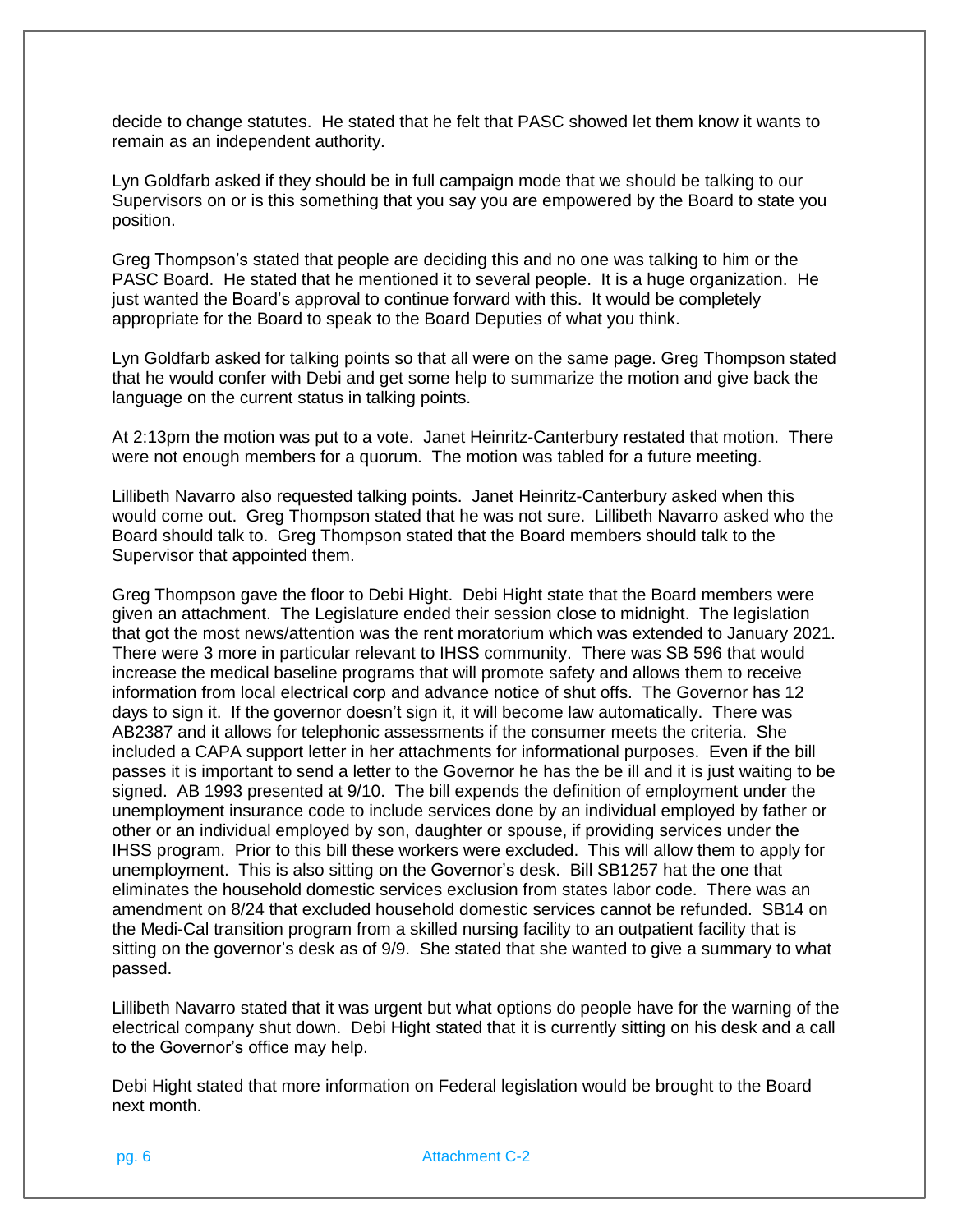Greg Thompson gave the floor to Rebeca Douglas but she was not available. He then gave the floor to Layla Gonzalez.

Layla Gonzalez gave a report on Outreach for Providers. She explained that Registry Informational Meetings were still being done. Contacts with Job recruiter es and job development offices, online job boards posting on school websites and social media posts. She also gave a verbal list of colleges that PASC has postings on.

She explained that all candidates through these sources are not work ready and must be guided through the IHSS eligibility process in order to be "work ready". She explained that collaboration with the Union has also provided candidates for the regular registry as well as the Back-Up Program. She gave her email and direct phone number for questions.

9. DPSS Report - Sonia Miramontes

| <b>TOPIC</b>                                         | <b>UPDATE</b>                                                                                                                                                                                                                                                    |
|------------------------------------------------------|------------------------------------------------------------------------------------------------------------------------------------------------------------------------------------------------------------------------------------------------------------------|
| <b>IHSS</b>                                          | All DPSS offices continue to be closed to the public.                                                                                                                                                                                                            |
|                                                      | The IHSS Helpline is available for recipients and providers to<br>call M-F from 8am - 5pm, 1-888-822-9622.                                                                                                                                                       |
| <b>IHSS Stats</b>                                    | IHSS Caseload as of August 31, 2020:<br>$\bullet$                                                                                                                                                                                                                |
|                                                      | $\triangleright$ Consumers - 233,617<br>❖ Severely Impaired: 34%<br>Providers $-187,884$                                                                                                                                                                         |
| <b>Electronic Visit</b><br><b>Verification (EVV)</b> | LA County EVV adoption rate as of September 8, 2020:<br>99.83%<br>$\bullet$<br>747 paper timesheets users left to enroll.                                                                                                                                        |
| <b>Electronic Services</b><br>Portal                 | The electronic services portal has been upgraded with the<br>following change:<br>Authorized Reps will now be able to identify themselves as the<br>timesheet signatories when performing actions on behalf of a<br>recipient on the Electronic Services Portal. |
| <b>On-Line Provider</b><br><b>Orientations</b>       | DPSS launched its Provider On-Line Orientation (POLO) on April 15,<br>2020.<br>As of August 31, 2020:<br>$\bullet$<br>$\geq$ 30,292 providers have called to begin the provider<br>enrollment process<br>23,161 have watched the video                           |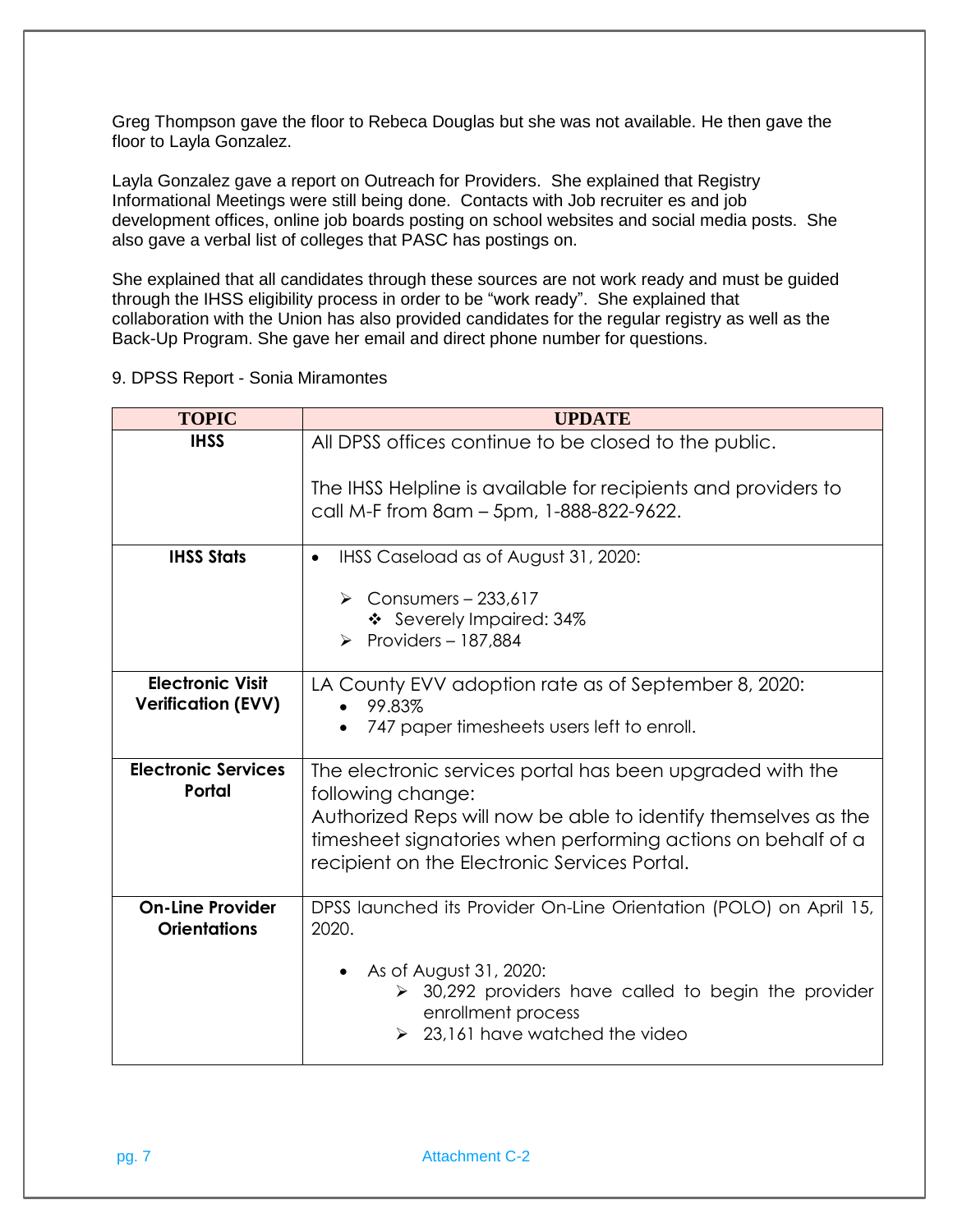|                                                           | The provider enrollment video is available in English, Spanish,<br>Korean, Vietnamese, Armenian, Farsi, Chinese (Mandarin),<br>Chinese (Cantonese), Cambodian, Russian and Tagalog.                                                                                                                                                     |
|-----------------------------------------------------------|-----------------------------------------------------------------------------------------------------------------------------------------------------------------------------------------------------------------------------------------------------------------------------------------------------------------------------------------|
| <b>CDSS Updates</b>                                       | As of September 1, 2020, CDSS has reinstated provider overtime<br>violations.<br>IHSS staff must now review violations incurred as of September 1, 2020                                                                                                                                                                                 |
|                                                           | and determine if they meet a COVID criteria to be overturned.                                                                                                                                                                                                                                                                           |
| <b>IHSS Emergency</b><br><b>Back-up COVID</b><br>Provider | CDSS has extended the differential pay for emergency COVID back-<br>providers<br>until<br>next<br><b>UD</b><br>year.<br>A recipient who require an emergency COVID back-up provider can<br>hire a family member/friend or reach out to PASC for a provider. The<br>differential rate the emergency COVID provider will be paid is \$17. |
| <b>Project Room Key</b><br>(PRK)                          | Since April 2020, DPSS has been collaborating with LAHSA and its<br>coordinators at the PRK sites, to expedite the IHSS application<br>process for PRK individuals who may be eligible to IHSS.<br>LAHSA is working on expanding the expedited process to its<br>transitional housing sites.                                            |
| <b>IHSS Helpline Data</b>                                 | IHSS Helpline call data for August 2020:                                                                                                                                                                                                                                                                                                |
|                                                           | Number of calls received: 137,226 Average wait time<br>12:25 minutes<br>Recipient wait time: 8:42 these calls are handled by<br>Social Workers<br>❖ General inquiries<br>❖ Forms<br>❖ Add/Change provider<br>❖ Case changes<br>❖ Message for SW<br>Provider wait time: 13:28, these calls are handled by<br><b>Senior Clerks</b>        |

Janet Heinritz-Canterbury gave the floor to Sonia Miramontes from DPSS for her report.

Donna Fields asked if she could clarify what was occurring on 9/25. Sonia Miramontes stated that the service portal was being upgraded and the representative can go to the website and be recognized. The website would ask if the person was the authorized representative signatory or the consumer.

Janet Heinritz-Canterbury asked how many have used that option. Sonia Miramontes stated that most of those cases were referred to DPSS by Maria Mendoza.